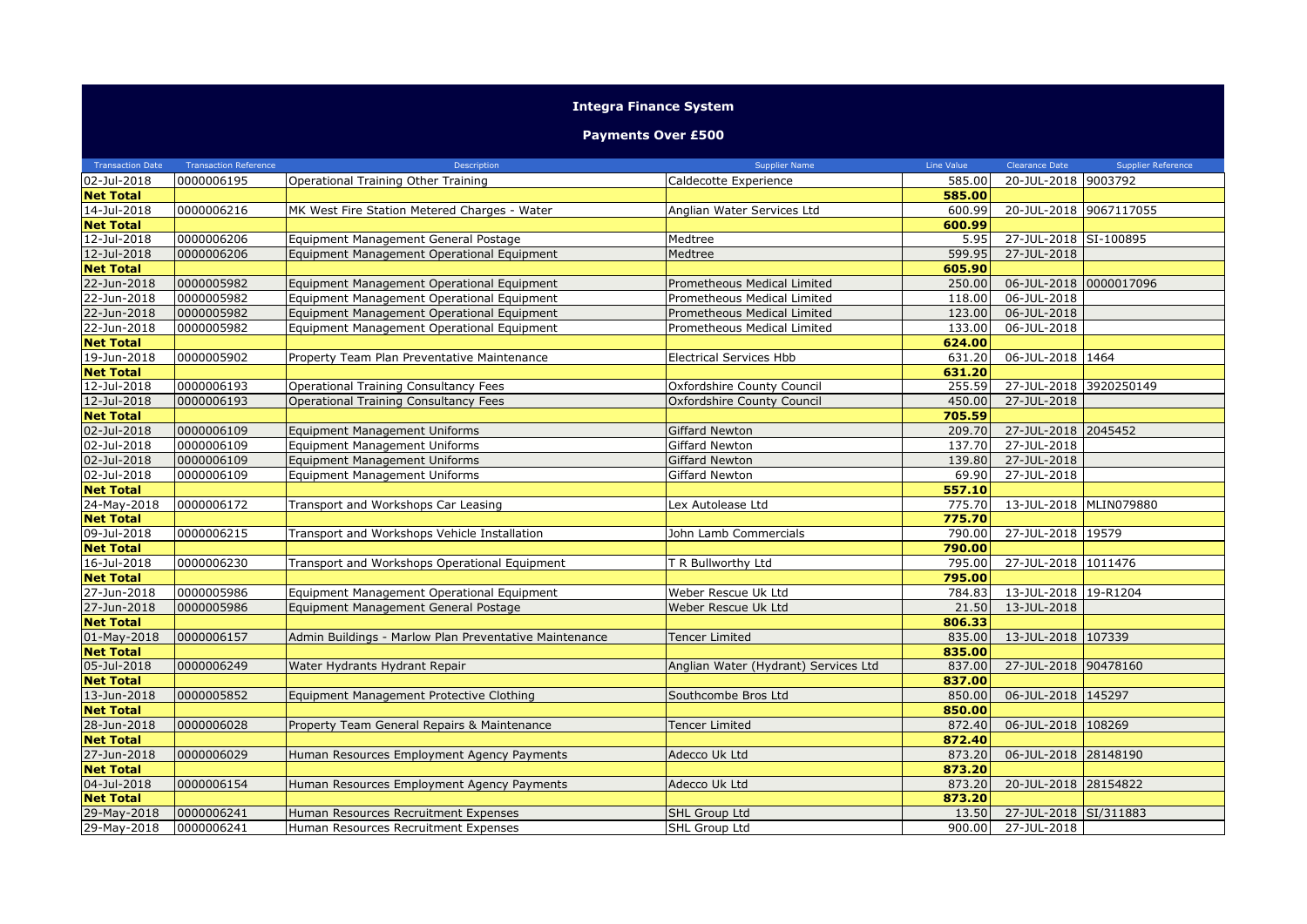| <b>Net Total</b> |            |                                                     |                                    | 913.50   |                        |                           |
|------------------|------------|-----------------------------------------------------|------------------------------------|----------|------------------------|---------------------------|
| 10-May-2018      | 0000005739 | <b>ICT Photocopier Lease Costs</b>                  | Konica Minolta                     | 924.00   | 13-JUL-2018 1137529562 |                           |
| <b>Net Total</b> |            |                                                     |                                    | 924.00   |                        |                           |
| 06-Jul-2018      | 0000006181 | Marlow Fire Station Electricity                     | Scottish Power                     | 962.19   | 20-JUL-2018 105660767  |                           |
| <b>Net Total</b> |            |                                                     |                                    | 962.19   |                        |                           |
| 19-Jun-2018      | 0000006183 | Water Hydrants Hydrant Materials                    | Colour Supplies (Chesham) Ltd      | 995.80   |                        | 13-JUL-2018  INV003-67278 |
| <b>Net Total</b> |            |                                                     |                                    | 995.80   |                        |                           |
| 13-Jul-2018      | 0000006208 | Equipment Management Operational Equipment          | Cfm Supplies Ltd T/A Cfmservices   | 990.00   | 27-JUL-2018 SI4818     |                           |
| 13-Jul-2018      | 0000006208 | Equipment Management General Postage                | Cfm Supplies Ltd T/A Cfmservices   | 8.50     | 27-JUL-2018            |                           |
| <b>Net Total</b> |            |                                                     |                                    | 998.50   |                        |                           |
| 09-Jul-2018      | 0000006199 | Chesham Fire Station Gas                            | Gazprom Energy                     | 80.31    | 20-JUL-2018 117578     |                           |
| 09-Jul-2018      | 0000006199 | Gerrards Cross Fire Station Gas                     | Gazprom Energy                     | 182.21   | 20-JUL-2018            |                           |
| 09-Jul-2018      | 0000006199 | Winslow Fire Station Gas                            | Gazprom Energy                     | 37.87    | 20-JUL-2018            |                           |
| 09-Jul-2018      | 0000006199 | Haddenham Fire Station Gas                          | Gazprom Energy                     | 128.02   | 20-JUL-2018            |                           |
| 09-Jul-2018      | 0000006199 | Amersham Fire Station Gas                           | Gazprom Energy                     | 79.81    | 20-JUL-2018            |                           |
| 09-Jul-2018      | 0000006199 | Waddesdon Fire Station Gas                          | Gazprom Energy                     | 24.00    | 20-JUL-2018            |                           |
| 09-Jul-2018      | 0000006199 | <b>Broughton Fire Station Gas</b>                   | Gazprom Energy                     | 110.87   | 20-JUL-2018            |                           |
| 09-Jul-2018      | 0000006199 | Buckingham Fire Station Gas                         | Gazprom Energy                     | 210.97   | 20-JUL-2018            |                           |
| 09-Jul-2018      | 0000006199 | MK West Fire Station Gas                            | Gazprom Energy                     | 305.76   | 20-JUL-2018            |                           |
| 09-Jul-2018      | 0000006199 | Beaconsfield Fire Station Gas                       | Gazprom Energy                     | 161.96   | 20-JUL-2018            |                           |
| 09-Jul-2018      | 0000006199 | High Wycombe Fire Station Gas                       | Gazprom Energy                     | 302.90   | 20-JUL-2018            |                           |
| 09-Jul-2018      | 0000006199 | Great Missenden Fire Station Gas                    | Gazprom Energy                     | 41.93    | 20-JUL-2018            |                           |
| 09-Jul-2018      | 0000006199 | MK West Fire Station Gas                            | Gazprom Energy                     | 248.09   | 20-JUL-2018            |                           |
| 09-Jul-2018      | 0000006199 | Olney Fire Station Gas                              | Gazprom Energy                     | 61.43    | 20-JUL-2018            |                           |
| 09-Jul-2018      | 0000006199 | Newport Pagnell Fire Station Gas                    | Gazprom Energy                     | 21.57    | 20-JUL-2018            |                           |
| 09-Jul-2018      | 0000006199 | Stokenchurch Fire Station Gas                       | Gazprom Energy                     | 51.49    | 20-JUL-2018            |                           |
| 09-Jul-2018      | 0000006199 | Marlow Fire Station Gas                             | Gazprom Energy                     | 285.08   | 20-JUL-2018            |                           |
| 09-Jul-2018      | 0000006199 | Admin Buildings - HQ Gas                            | Gazprom Energy                     | 697.79   | 20-JUL-2018            |                           |
| <b>Net Total</b> |            |                                                     |                                    | 3,032.06 |                        |                           |
| 22-Jun-2018      | 0000005942 | <b>Operational Training Consultancy Fees</b>        | KTF Fire Training GmbH             | 1,074.88 |                        | 13-JUL-2018 180.00001592  |
| <b>Net Total</b> |            |                                                     |                                    | 1,074.88 |                        |                           |
| 30-Jun-2018      | 0000006118 | Human Resources Occupational Health Nurse Sess      | M.K. Occupational Health           | 1,135.00 | 27-JUL-2018 90406      |                           |
| <b>Net Total</b> |            |                                                     |                                    | 1,135.00 |                        |                           |
| 12-Jun-2018      | 0000005809 | Staff Development Staff Training Fees               | Women In The Fire Service Uk       | 1,161.00 | 06-JUL-2018 615        |                           |
| <b>Net Total</b> |            |                                                     |                                    | 1,161.00 |                        |                           |
| 12-Jun-2018      | 0000005810 | Staff Development Staff Training Fees               | Women In The Fire Service Uk       | 1,161.00 | 06-JUL-2018 616        |                           |
| <b>Net Total</b> |            |                                                     |                                    | 1,161.00 |                        |                           |
| 16-Jan-2018      | 0000006164 | Senior Management Team Rents and Hire of Premises   | Missenden Abbey                    | 1,180.00 | 13-JUL-2018 30008624   |                           |
| <b>Net Total</b> |            |                                                     |                                    | 1,180.00 |                        |                           |
| 25-Jun-2018      | 0000006003 | Transport and Workshops Tyres & Tubes               | Ats Euromaster Limited             | 681.12   |                        | 20-JUL-2018 A2560420484   |
| 25-Jun-2018      | 0000006003 | Transport and Workshops Tyres & Tubes               | Ats Euromaster Limited             | 549.86   | 20-JUL-2018            |                           |
| <b>Net Total</b> |            |                                                     |                                    | 1,230.98 |                        |                           |
| 04-Jul-2018      | 0000006083 | Equipment Management Operational Equipment          | Horizon Utility Supplies           | 1,260.00 | 20-JUL-2018 60505      |                           |
| <b>Net Total</b> |            |                                                     |                                    | 1,260.00 |                        |                           |
| 26-Jun-2018      | 0000005980 | <b>ICT Computer Hardware</b>                        | XMA Ltd                            | 1,279.56 | 13-JUL-2018 KK57356    |                           |
| <b>Net Total</b> |            |                                                     |                                    | 1,279.56 |                        |                           |
| 25-Jun-2018      | 0000005950 | Staff Development Staff Training Fees               | Global Knowledge Network Training  | 1,345.00 | 20-JUL-2018 305433     |                           |
| <b>Net Total</b> |            |                                                     |                                    | 1,345.00 |                        |                           |
| 26-Jun-2018      | 0000005974 | Data Intelligence Consultancy Fees                  | Operational Research In Health Ltd | 1,405.00 |                        | 13-JUL-2018 88D/BMKF/3BII |
| <b>Net Total</b> |            |                                                     |                                    | 1,405.00 |                        |                           |
| 20-Jun-2018      | 0000005957 | Senior Management Team Subs Professional/Nat Bodies | London Borough Of Harrow           | 766.29   | 06-JUL-2018 703532163  |                           |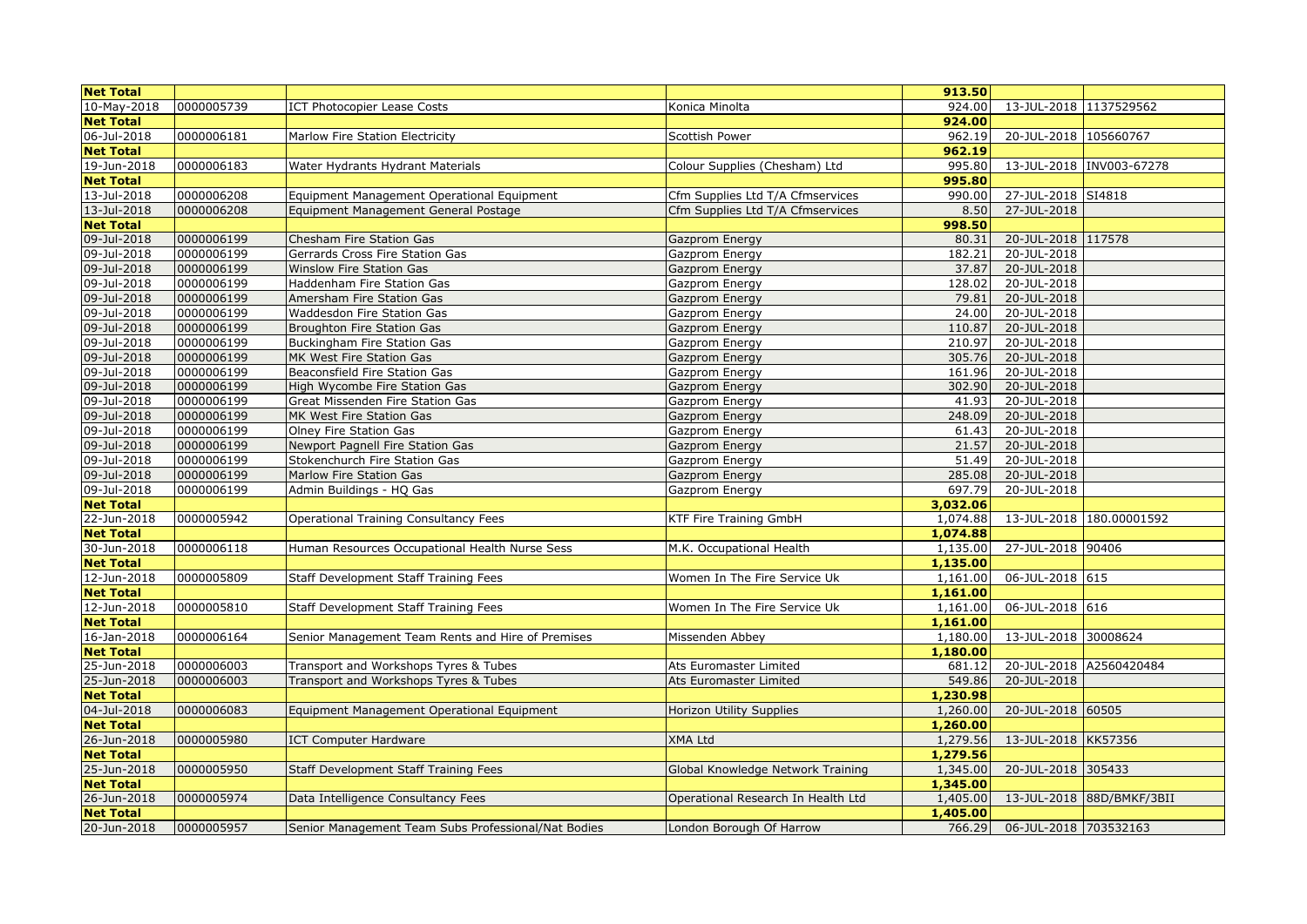| 20-Jun-2018      | 0000005957 | Senior Management Team Subs Professional/Nat Bodies | London Borough Of Harrow             | 796.94   | 06-JUL-2018            |  |
|------------------|------------|-----------------------------------------------------|--------------------------------------|----------|------------------------|--|
| <b>Net Total</b> |            |                                                     |                                      | 1,563.23 |                        |  |
| 26-Jun-2018      | 0000006214 | Members Allowances Courses And Conference Fees      | Principea Consulting Ltd             | 1,590.20 | 27-JUL-2018 001-018    |  |
| <b>Net Total</b> |            |                                                     |                                      | 1,590.20 |                        |  |
| 13-Jul-2018      | 0000006229 | Capital Purchase                                    | <b>XMA Ltd</b>                       | 1,627.67 | 27-JUL-2018 KK90208    |  |
| <b>Net Total</b> |            |                                                     |                                      | 1,627.67 |                        |  |
| 29-Jun-2018      | 0000006062 | Staff Development Staff Training Fees               | The Fire Service College Limited     | 1,634.00 | 06-JUL-2018 813121     |  |
| <b>Net Total</b> |            |                                                     |                                      | 1,634.00 |                        |  |
| 25-Jun-2018      | 0000005945 | Property Team General Repairs & Maintenance         | <b>Instant Doors</b>                 | 1,635.00 | 13-JUL-2018 MK 4067    |  |
| <b>Net Total</b> |            |                                                     |                                      | 1,635.00 |                        |  |
| 06-Jul-2018      | 0000006144 | Admin Buildings - Aerial Sites Consultancy Fees     | Hub Telecoms Consultancy Ltd         | 1,650.00 | 27-JUL-2018 000079     |  |
| <b>Net Total</b> |            |                                                     |                                      | 1,650.00 |                        |  |
| 29-Jun-2018      | 0000006032 | Property Team Cleaning Contract Services            | Ever Brite Cleaning Services         | 1,666.70 | 13-JUL-2018 17319      |  |
| <b>Net Total</b> |            |                                                     |                                      | 1,666.70 |                        |  |
| 06-Jul-2018      | 0000006180 | Admin Buildings - Unit 7 Electricity                | <b>Scottish Power</b>                | 1,728.08 | 20-JUL-2018 105661399  |  |
| <b>Net Total</b> |            |                                                     |                                      | 1,728.08 |                        |  |
| 19-Jun-2018      | 0000005943 | <b>Equipment Management Uniforms</b>                | Hunter Apparel Solutions Limited     | 774.00   | 06-JUL-2018 069123     |  |
| 19-Jun-2018      | 0000005943 | <b>Equipment Management Uniforms</b>                | Hunter Apparel Solutions Limited     | 387.00   | 06-JUL-2018            |  |
| 19-Jun-2018      | 0000005943 | <b>Equipment Management Uniforms</b>                | Hunter Apparel Solutions Limited     | 309.60   | 06-JUL-2018            |  |
| 19-Jun-2018      | 0000005943 | <b>Equipment Management Uniforms</b>                | Hunter Apparel Solutions Limited     | 301.86   | 06-JUL-2018            |  |
| <b>Net Total</b> |            |                                                     |                                      | 1,772.46 |                        |  |
| 04-Jul-2018      | 0000006076 | Finance Employment Agency Payments                  | Hays Specialist Recruitment Ltd      | 1,831.64 | 13-JUL-2018 1008752127 |  |
| <b>Net Total</b> |            |                                                     |                                      | 1,831.64 |                        |  |
| 10-Jul-2018      | 0000006165 | Finance Employment Agency Payments                  | Hays Specialist Recruitment Ltd      | 1,831.64 | 20-JUL-2018 1008767835 |  |
| <b>Net Total</b> |            |                                                     |                                      | 1,831.64 |                        |  |
| 09-Jul-2018      | 0000006150 | Staff Development Staff Training Fees               | Global Knowledge Network Training    | 1,950.00 | 27-JUL-2018 305935     |  |
| <b>Net Total</b> |            |                                                     |                                      | 1,950.00 |                        |  |
| 28-Jun-2018      | 0000006139 | Property Team Legal Expenses                        | Bevan Britten                        | 6.00     | 13-JUL-2018 10023863   |  |
| 28-Jun-2018      | 0000006139 | Property Team Legal Expenses                        | Bevan Britten                        | 2,018.00 | 13-JUL-2018            |  |
| <b>Net Total</b> |            |                                                     |                                      | 2,024.00 |                        |  |
| 25-Jun-2018      | 0000005970 | Transport and Workshops Spares for Red Fleet        | Rosenbauer Uk Plc                    | 1,750.00 | 13-JUL-2018 9661       |  |
| 25-Jun-2018      | 0000005970 | Transport and Workshops Spares for Red Fleet        | Rosenbauer Uk Plc                    | 280.00   | 13-JUL-2018            |  |
| <b>Net Total</b> |            |                                                     |                                      | 2,030.00 |                        |  |
| 09-Jul-2018      | 0000006210 | Property Team General Repairs & Maintenance         | Wycombe Carpet Centre Ltd            | 2,051.55 | 27-JUL-2018 010844     |  |
| <b>Net Total</b> |            |                                                     |                                      | 2,051.55 |                        |  |
| 26-Jun-2018      | 0000006024 | <b>ICT Computer Software</b>                        | <b>Warwick Int Computing Systems</b> | 2,070.39 | 13-JUL-2018 13120      |  |
| <b>Net Total</b> |            |                                                     |                                      | 2,070.39 |                        |  |
| 29-Jun-2018      | 0000006057 | Staff Development Staff Training Fees               | The Fire Service College Limited     | 80.00    | 13-JUL-2018 813124     |  |
| 29-Jun-2018      | 0000006057 | Staff Development Staff Training Fees               | The Fire Service College Limited     | 1,756.00 | 13-JUL-2018            |  |
| 29-Jun-2018      | 0000006057 | Staff Development Staff Training Fees               | The Fire Service College Limited     | 320.00   | 13-JUL-2018            |  |
| <b>Net Total</b> |            |                                                     |                                      | 2,156.00 |                        |  |
| 06-Jul-2018      | 0000006122 | Transport and Workshops Diesel Oil - Gas Oil        | WFL (UK) Ltd Hall Fuels              | 2,210.25 | 27-JUL-2018 110277168  |  |
| <b>Net Total</b> |            |                                                     |                                      | 2,210.25 |                        |  |
| 06-Jul-2018      | 0000006184 | Transport and Workshops Diesel Oil - Gas Oil        | WFL (UK) Ltd Hall Fuels              | 2,267.09 | 27-JUL-2018 110282764  |  |
| <b>Net Total</b> |            |                                                     |                                      | 2,267.09 |                        |  |
| 20-Jun-2018      | 0000005944 | Transport and Workshops Spares for Red Fleet        | Rosenbauer Uk Plc                    | 2,529.57 | 06-JUL-2018 9652       |  |
| <b>Net Total</b> |            |                                                     |                                      | 2,529.57 |                        |  |
| 19-Jun-2018      | 0000005936 | Research and Development Operational Equipment      | Cadline Limited                      | 820.00   | 06-JUL-2018 1033366    |  |
| 19-Jun-2018      | 0000005936 | Research and Development Operational Equipment      | Cadline Limited                      | 1,710.00 | 06-JUL-2018            |  |
| <b>Net Total</b> |            |                                                     |                                      | 2,530.00 |                        |  |
| 06-Jul-2018      | 0000006124 | Transport and Workshops Diesel Oil - Gas Oil        | WFL (UK) Ltd Hall Fuels              | 2,631.25 | 13-JUL-2018 110276264  |  |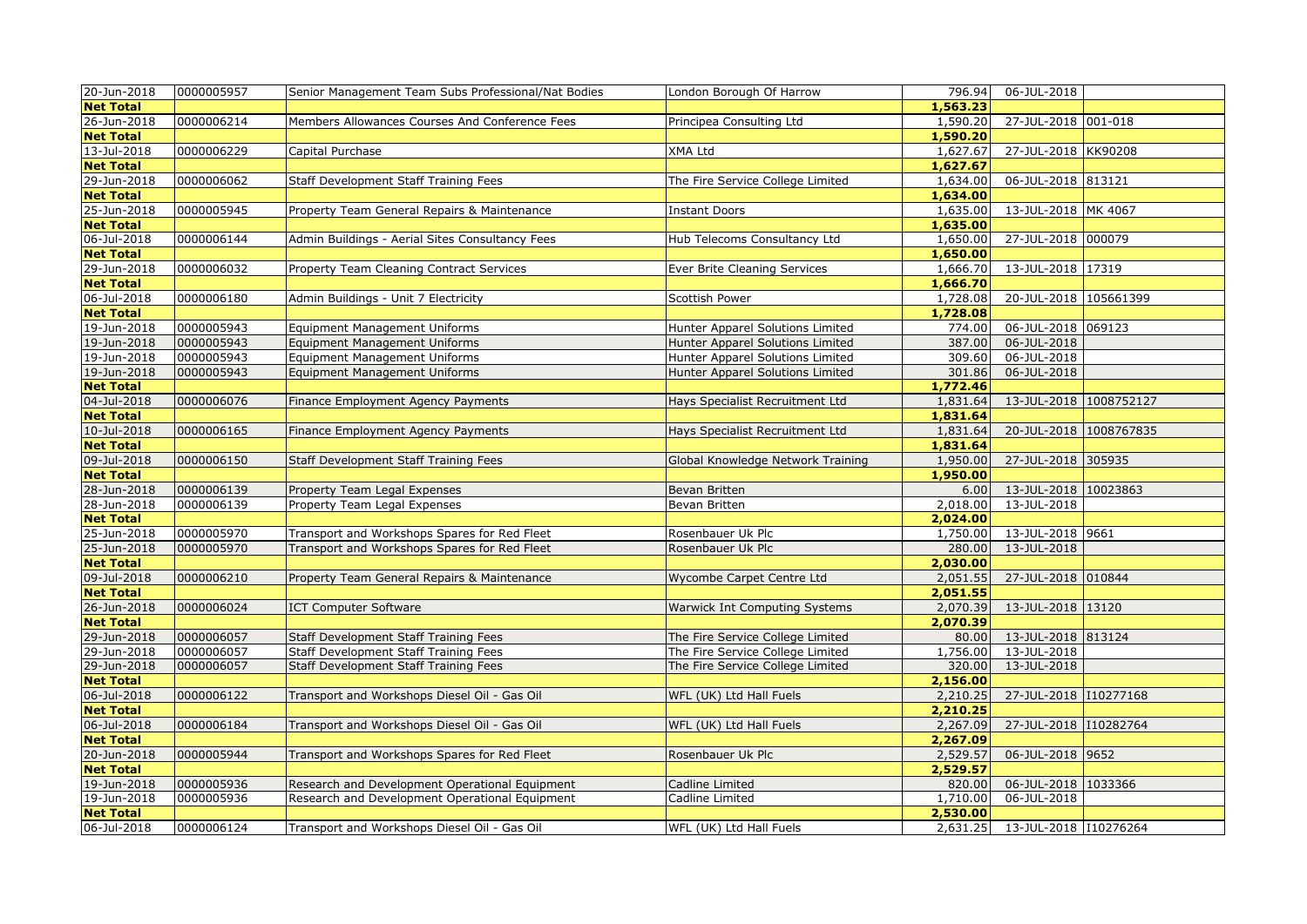| <b>Net Total</b> |            |                                                                                                                 |                                   | 2,631.25 |                            |  |
|------------------|------------|-----------------------------------------------------------------------------------------------------------------|-----------------------------------|----------|----------------------------|--|
| 06-Jul-2018      | 0000006126 | Transport and Workshops Diesel Oil - Gas Oil                                                                    | WFL (UK) Ltd Hall Fuels           | 2,631.25 | 13-JUL-2018 110276262      |  |
| <b>Net Total</b> |            |                                                                                                                 |                                   | 2,631.25 |                            |  |
| 06-Jul-2018      | 0000006125 | Transport and Workshops Diesel Oil - Gas Oil                                                                    | WFL (UK) Ltd Hall Fuels           | 2,635.46 | 27-JUL-2018 110276263      |  |
| <b>Net Total</b> |            |                                                                                                                 |                                   | 2,635.46 |                            |  |
| 26-Jun-2018      | 0000005981 | Property Team Cleaning Contract Services                                                                        | <b>Antac Support Service</b>      | 2,666.03 | 13-JUL-2018 53217          |  |
| <b>Net Total</b> |            |                                                                                                                 |                                   | 2,666.03 |                            |  |
| 03-Jul-2018      | 0000006066 | Capital Purchase                                                                                                | Sutch Lifting Equipment           | 62.07    | 27-JUL-2018 306471         |  |
| 03-Jul-2018      | 0000006066 | Capital Purchase                                                                                                | Sutch Lifting Equipment           | 1,583.64 | 27-JUL-2018                |  |
| 03-Jul-2018      | 0000006066 | Capital Purchase                                                                                                | Sutch Lifting Equipment           | 419.76   | 27-JUL-2018                |  |
| 03-Jul-2018      | 0000006066 | Capital Purchase                                                                                                | Sutch Lifting Equipment           | 636.00   | 27-JUL-2018                |  |
| <b>Net Total</b> |            |                                                                                                                 |                                   | 2,701.47 |                            |  |
| 01-Jul-2018      | 0000006121 | <b>ICT Main Communications</b>                                                                                  | Daisy Telecoms Ltd                | 2,715.99 | 13-JUL-2018 8109419        |  |
| <b>Net Total</b> |            |                                                                                                                 |                                   | 2,715.99 |                            |  |
| 25-Jun-2018      | 0000006033 | Transport and Workshops Spares for Red Fleet                                                                    | Rosenbauer Uk Plc                 | 2,733.27 | 13-JUL-2018 9691           |  |
| <b>Net Total</b> |            |                                                                                                                 |                                   | 2,733.27 |                            |  |
| 06-Jul-2018      | 0000006176 | Capital Purchase                                                                                                | Vectec Ltd                        | 2,746.43 | 20-JUL-2018 23525          |  |
| <b>Net Total</b> |            |                                                                                                                 |                                   | 2,746.43 |                            |  |
| 12-Jul-2018      | 0000006225 | <b>Operational Training Consultancy Fees</b>                                                                    | Oxfordshire County Council        | 499.40   | 27-JUL-2018 3920250177     |  |
| 12-Jul-2018      | 0000006225 | <b>Operational Training Consultancy Fees</b>                                                                    | Oxfordshire County Council        | 540.00   | 27-JUL-2018                |  |
| 12-Jul-2018      | 0000006225 | <b>Operational Training Consultancy Fees</b>                                                                    | <b>Oxfordshire County Council</b> | 21.00    | 27-JUL-2018                |  |
| 12-Jul-2018      | 0000006225 | Operational Training Consultancy Fees                                                                           | Oxfordshire County Council        | 500.00   | 27-JUL-2018                |  |
| 12-Jul-2018      | 0000006225 | Operational Training Consultancy Fees                                                                           | Oxfordshire County Council        | 81.00    | 27-JUL-2018                |  |
| 12-Jul-2018      | 0000006225 | Operational Training Consultancy Fees                                                                           | Oxfordshire County Council        | 1,355,00 | 27-JUL-2018                |  |
| <b>Net Total</b> |            |                                                                                                                 |                                   | 2,996.40 |                            |  |
| 31-May-2018      | 0000005919 |                                                                                                                 |                                   | 3,000.00 | 13-JUL-2018 CN14478        |  |
| <b>Net Total</b> |            | <b>Finance Consultancy Fees</b>                                                                                 | <b>Bruton Knowles</b>             | 3,000.00 |                            |  |
| 02-Jul-2018      | 0000006067 | Winslow Fire Station Plan Preventative Maintenance                                                              | FTS Safety Solutions Ltd          | 27.94    | 13-JUL-2018   FTS1442      |  |
| 02-Jul-2018      | 0000006067 |                                                                                                                 | FTS Safety Solutions Ltd          | 68.57    | 13-JUL-2018                |  |
| 02-Jul-2018      | 0000006067 | Princes Risborough Station Plan Preventative Maintenance                                                        | FTS Safety Solutions Ltd          | 141.97   | 13-JUL-2018                |  |
| 02-Jul-2018      | 0000006067 | Gerrards Cross Fire Station Plan Preventative Maintenance<br>MK West Fire Station Plan Preventative Maintenance | FTS Safety Solutions Ltd          | 232.70   | 13-JUL-2018                |  |
| 02-Jul-2018      | 0000006067 |                                                                                                                 | FTS Safety Solutions Ltd          | 68.14    |                            |  |
| 02-Jul-2018      | 0000006067 | Haddenham Fire Station Plan Preventative Maintenance                                                            |                                   | 80.05    | 13-JUL-2018<br>13-JUL-2018 |  |
|                  | 0000006067 | High Wycombe Fire Station Plan Preventative Maintenance                                                         | FTS Safety Solutions Ltd          |          |                            |  |
| 02-Jul-2018      |            | Olney Fire Station Plan Preventative Maintenance                                                                | FTS Safety Solutions Ltd          | 76.43    | 13-JUL-2018                |  |
| 02-Jul-2018      | 0000006067 | Beaconsfield Fire Station Plan Preventative Maintenance                                                         | FTS Safety Solutions Ltd          | 114.18   | 13-JUL-2018                |  |
| 02-Jul-2018      | 0000006067 | Broughton Fire Station Plan Preventative Maintenance                                                            | FTS Safety Solutions Ltd          | 159.81   | 13-JUL-2018                |  |
| 02-Jul-2018      | 0000006067 | Brill Fire Station Plan Preventative Maintenance                                                                | FTS Safety Solutions Ltd          | 27.94    | 13-JUL-2018                |  |
| 02-Jul-2018      | 0000006067 | Buckingham Fire Station Plan Preventative Maintenance                                                           | FTS Safety Solutions Ltd          | 52.02    | 13-JUL-2018                |  |
| 02-Jul-2018      | 0000006067 | Waddesdon Fire Station Plan Preventative Maintenance                                                            | FTS Safety Solutions Ltd          | 27.94    | 13-JUL-2018                |  |
| 02-Jul-2018      | 0000006067 | Great Missenden Fire Station Plan Preventative Maintenance                                                      | FTS Safety Solutions Ltd          | 39.84    | 13-JUL-2018                |  |
| 02-Jul-2018      | 0000006067 | Transport and Workshops Plan Preventative Maintenance                                                           | FTS Safety Solutions Ltd          | 142.76   | 13-JUL-2018                |  |
| 02-Jul-2018      | 0000006067 | Amersham Fire Station Plan Preventative Maintenance                                                             | FTS Safety Solutions Ltd          | 226.78   | 13-JUL-2018                |  |
| 02-Jul-2018      | 0000006067 | Admin Buildings - HQ Plan Preventative Maintenance                                                              | FTS Safety Solutions Ltd          | 121.90   | 13-JUL-2018                |  |
| 02-Jul-2018      | 0000006067 | Newport Pagnell Fire Station Plan Preventative Maintenance                                                      | FTS Safety Solutions Ltd          | 37.94    | 13-JUL-2018                |  |
| 02-Jul-2018      | 0000006067 | MK West Fire Station Plan Preventative Maintenance                                                              | FTS Safety Solutions Ltd          | 389.35   | 13-JUL-2018                |  |
| 02-Jul-2018      | 0000006067 | Stokenchurch Fire Station Plan Preventative Maintenance                                                         | FTS Safety Solutions Ltd          | 35.88    | 13-JUL-2018                |  |
| 02-Jul-2018      | 0000006067 | Admin Buildings - Unit 7 Plan Preventative Maintenance                                                          | FTS Safety Solutions Ltd          | 377.04   | 13-JUL-2018                |  |
| 02-Jul-2018      | 0000006067 | Aylesbury Fire Station Plan Preventative Maintenance                                                            | FTS Safety Solutions Ltd          | 277.49   | 13-JUL-2018                |  |
| 02-Jul-2018      | 0000006067 | Marlow Fire Station Plan Preventative Maintenance                                                               | FTS Safety Solutions Ltd          | 87.99    | 13-JUL-2018                |  |
| 02-Jul-2018      | 0000006067 | Chesham Fire Station Plan Preventative Maintenance                                                              | FTS Safety Solutions Ltd          | 80.48    | 13-JUL-2018                |  |
| 02-Jul-2018      | 0000006067 | Equipment Management Plan Preventative Maintenance                                                              | FTS Safety Solutions Ltd          | 35.88    | 13-JUL-2018                |  |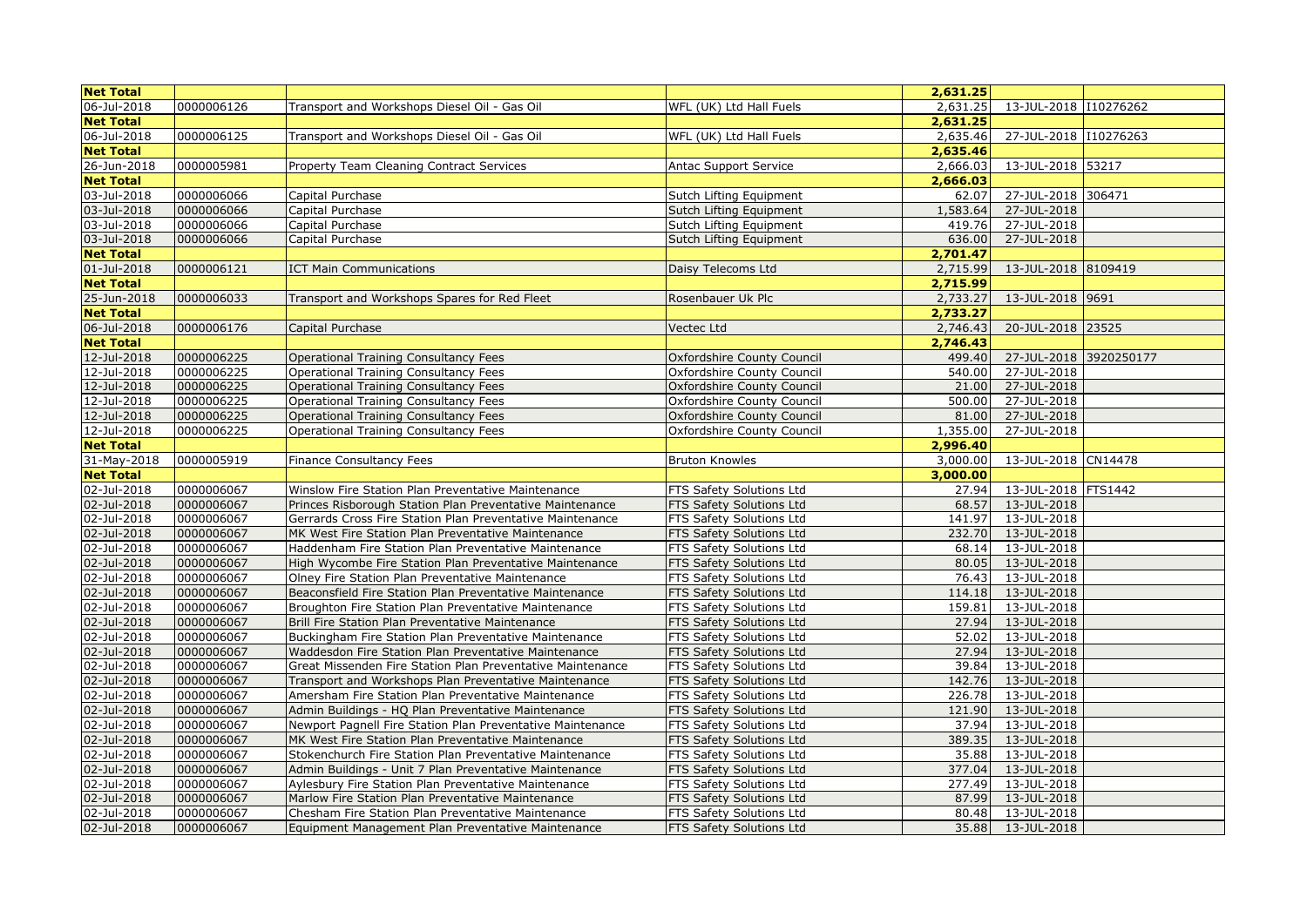| 02-Jul-2018      | 0000006067 | Urban Search and Rescue Plan Preventative Maintenance | FTS Safety Solutions Ltd           | 174.01   | 13-JUL-2018             |                              |
|------------------|------------|-------------------------------------------------------|------------------------------------|----------|-------------------------|------------------------------|
| <b>Net Total</b> |            |                                                       |                                    | 3,105.03 |                         |                              |
| 08-Mar-2018      | 0000005738 | <b>ICT Photocopier Lease Costs</b>                    | Konica Minolta                     | 3,106.56 | 13-JUL-2018 1136371507  |                              |
| <b>Net Total</b> |            |                                                       |                                    | 3,106.56 |                         |                              |
| 10-Jul-2018      | 0000006237 | Transport and Workshops Contracted Maintenance        | Lex Autolease Ltd                  | 695.38   | 27-JUL-2018  IRIN617696 |                              |
| 10-Jul-2018      | 0000006237 | Transport and Workshops Car Leasing                   | Lex Autolease Ltd                  | 3,072.17 | 27-JUL-2018             |                              |
| <b>Net Total</b> |            |                                                       |                                    | 3,767.55 |                         |                              |
| 10-Jul-2018      | 0000006156 | Capital Purchase                                      | Montagu Evans Llp                  | 3,689.23 | 13-JUL-2018 VA190296    |                              |
| <b>Net Total</b> |            |                                                       |                                    | 3,689.23 |                         |                              |
| 03-Jul-2018      | 0000006188 | <b>ICT Main Communications</b>                        | EE Ltd                             | 3,988.07 |                         | 20-JUL-2018 01275647642      |
| <b>Net Total</b> |            |                                                       |                                    | 3,988.07 |                         |                              |
| 06-Jul-2018      | 0000006185 | Admin Buildings - HQ Electricity                      | <b>Scottish Power</b>              | 4,202.25 | 20-JUL-2018 105661011   |                              |
| <b>Net Total</b> |            |                                                       |                                    | 4,202.25 |                         |                              |
| 30-Jun-2018      | 0000006119 | Human Resources Occupational Health Nurse Sess        | M.K. Occupational Health           | 4,241.66 | 13-JUL-2018 90214       |                              |
| <b>Net Total</b> |            |                                                       |                                    | 4,241.66 |                         |                              |
| 06-Jul-2018      | 0000006221 | <b>Staff Development Other Training</b>               | Holiday Inn Aylesbury              | 1,050.00 | 27-JUL-2018 70600       |                              |
| 06-Jul-2018      | 0000006221 | <b>Staff Development Other Training</b>               | Holiday Inn Aylesbury              | 280.00   | 27-JUL-2018             |                              |
| 06-Jul-2018      | 0000006221 | Staff Development Other Training                      | Holiday Inn Aylesbury              | 3,348.33 | 27-JUL-2018             |                              |
| 06-Jul-2018      | 0000006221 | Staff Development Other Training                      | Holiday Inn Aylesbury              | 70.00    | 27-JUL-2018             |                              |
| <b>Net Total</b> |            |                                                       |                                    | 4,748.33 |                         |                              |
| 25-Jun-2018      | 0000006070 | <b>ICT Main Communications</b>                        | Bt Payment Services Ltd            | 4,785.75 |                         | 13-JUL-2018 VP99470570Q03401 |
| <b>Net Total</b> |            |                                                       |                                    | 4,785.75 |                         |                              |
| 21-Jun-2018      | 0000006115 | Prevention Operational Equipment                      | Fireangel Safety Technology Ltd    | 5,250.00 | 13-JUL-2018 1119247     |                              |
| <b>Net Total</b> |            |                                                       |                                    | 5,250.00 |                         |                              |
| 10-Jul-2018      | 0000006159 | Payroll Control Account Childcare Vouchers            | Sodexo P&MM Ltd Childcare Plus     | 5,546.81 | 13-JUL-2018 3453316     |                              |
| <b>Net Total</b> |            |                                                       |                                    | 5,546.81 |                         |                              |
| 28-Jun-2018      | 0000006030 | Transport and Workshops Employment Agency Payments    | Truckeast Ltd                      | 6,545.00 | 13-JUL-2018 11707207    |                              |
| <b>Net Total</b> |            |                                                       |                                    | 6,545.00 |                         |                              |
| 19-Jun-2018      | 0000006239 | <b>ICT Computer Software</b>                          | Civica Uk Ltd                      | 6,846.50 | 27-JUL-2018 M/TR052118  |                              |
| <b>Net Total</b> |            |                                                       |                                    | 6,846.50 |                         |                              |
| $04 -$ Jul-2018  | 0000006106 | <b>ESMCP Consultancy Fees</b>                         | Mott MacDonald Ltd                 | 7,475.00 | 20-JUL-2018 IN00393630  |                              |
| <b>Net Total</b> |            |                                                       |                                    | 7,475.00 |                         |                              |
| 06-Jul-2018      | 0000006123 | Transport and Workshops Diesel Oil - Gas Oil          | WFL (UK) Ltd Hall Fuels            | 7,631.68 | 13-JUL-2018 110277167   |                              |
| <b>Net Total</b> |            |                                                       |                                    | 7,631.68 |                         |                              |
| 28-Jun-2018      | 0000006006 | Asset Control Account Asset Control Account           | Dunwoody LLP                       | 8,840.00 | 13-JUL-2018 003699      |                              |
| <b>Net Total</b> |            |                                                       |                                    | 8,840.00 |                         |                              |
| 26-Jun-2018      | 0000005975 | Data Intelligence Consultancy Fees                    | Operational Research In Health Ltd | 8,965.00 |                         | 13-JUL-2018 87D/BMKF/3BI     |
| <b>Net Total</b> |            |                                                       |                                    | 8,965.00 |                         |                              |
| 19-Jun-2018      | 0000005875 | Driving School Consultancy Fees                       | Oxfordshire County Council         | 1,462.85 | 06-JUL-2018 3920243841  |                              |
| 19-Jun-2018      | 0000005875 | Driving School Consultancy Fees                       | Oxfordshire County Council         | 7,351.00 | 06-JUL-2018             |                              |
| 19-Jun-2018      | 0000005875 | Driving School Consultancy Fees                       | Oxfordshire County Council         | 1,014.43 | 06-JUL-2018             |                              |
| <b>Net Total</b> |            |                                                       |                                    | 9,828.28 |                         |                              |
| 19-Jun-2018      | 0000005912 | Property Team General Repairs & Maintenance           | <b>Electrical Services Hbb</b>     | 170.00   | 06-JUL-2018 1454        |                              |
| 19-Jun-2018      | 0000005912 | Property Team General Repairs & Maintenance           | <b>Electrical Services Hbb</b>     | 221.00   | 06-JUL-2018             |                              |
| 19-Jun-2018      | 0000005912 | Property Team General Repairs & Maintenance           | <b>Electrical Services Hbb</b>     | 676.00   | 06-JUL-2018             |                              |
| 19-Jun-2018      | 0000005912 | Property Team General Repairs & Maintenance           | <b>Electrical Services Hbb</b>     | 181.00   | 06-JUL-2018             |                              |
| 19-Jun-2018      | 0000005912 | Property Team General Repairs & Maintenance           | <b>Electrical Services Hbb</b>     | 700.00   | 06-JUL-2018             |                              |
| 19-Jun-2018      | 0000005912 | Property Team General Repairs & Maintenance           | <b>Electrical Services Hbb</b>     | 1,570.00 | 06-JUL-2018             |                              |
| 19-Jun-2018      | 0000005912 | Property Team General Repairs & Maintenance           | <b>Electrical Services Hbb</b>     | 49.00    | 06-JUL-2018             |                              |
| 19-Jun-2018      | 0000005912 | Property Team General Repairs & Maintenance           | <b>Electrical Services Hbb</b>     | 715.00   | 06-JUL-2018             |                              |
| 19-Jun-2018      | 0000005912 | Property Team General Repairs & Maintenance           | <b>Electrical Services Hbb</b>     | 1,322.00 | 06-JUL-2018             |                              |